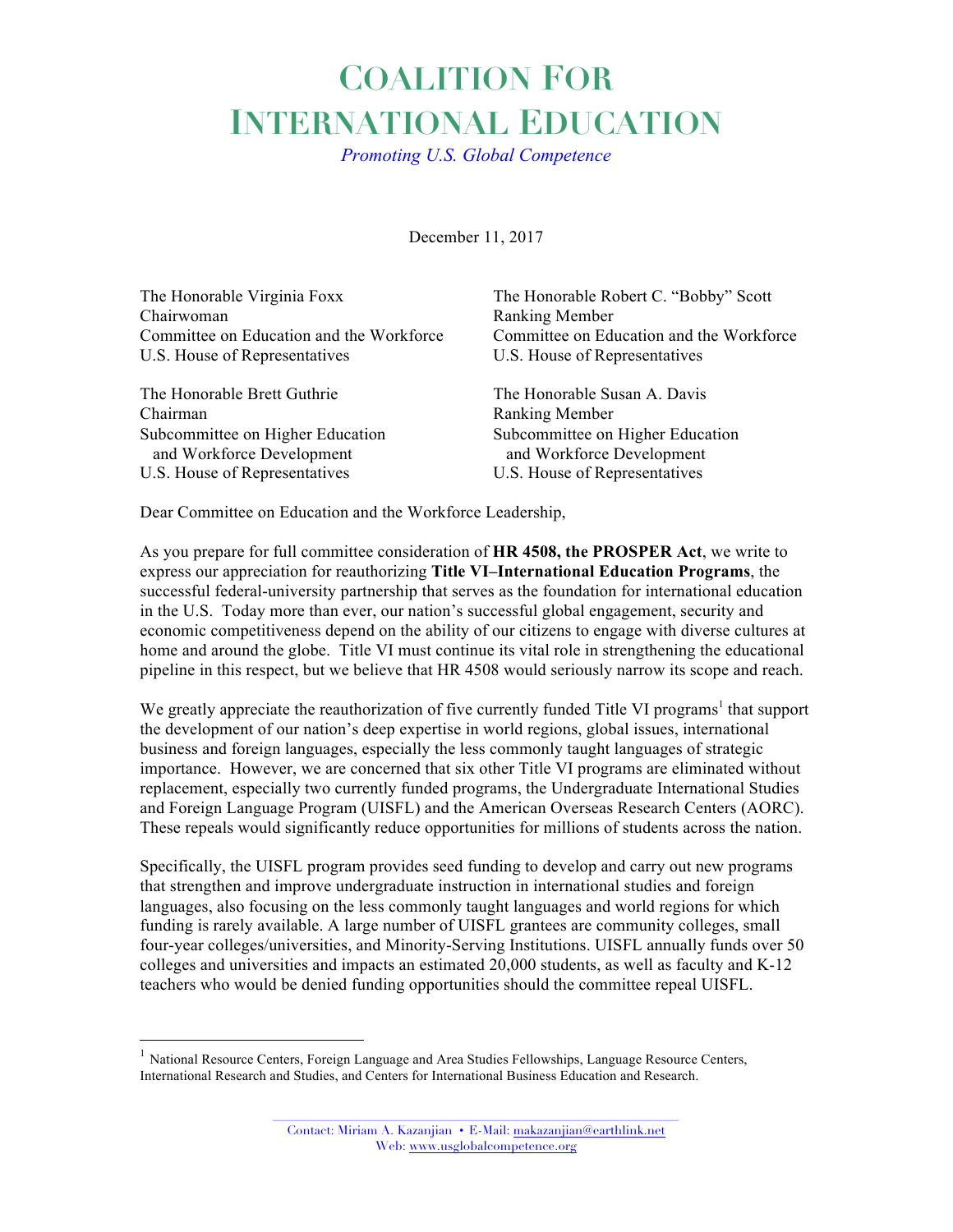## **The PROSPER Act–Title VI, International Education, Page 2**

On the other end of the higher education spectrum, the AORC program funds consortia of over 400 U.S. colleges and universities to establish advanced research centers in strategic areas of U.S. interest around the world. For more than two decades, the AORCs have served Title VI as a primary vehicle through which American scholars and students carry out overseas research vital to our understanding of other cultures and provide overseas venues for language and cultural training.

Along with the program eliminations, HR 4508 reduces the authorization of appropriations for Title VI by \$3.6 million below the FY 2017 funding level for each year in the life of the authorization, FY 2019 - FY 2024. Title VI already has sustained a severe 41% funding reduction since FY 2011. The committee bill would prohibit any recuperation in the immediate future.

Our Title VI reauthorization proposals are based on the findings of a 2014 policy research conference, *Internationalization of U.S. Education in the 21st Century,* which demonstrated the expanding U.S. human resource needs for global competence at home and abroad, and the lack of preparedness of our educational institutions to graduate students with the international competencies and experiences required for the global workforce. Given the magnitude of the task at hand, a Congressionally requested *Report of the AAAS Commission on Language Learning in the U.S.* confirmed these findings and also urged strengthening of Title VI as part of a 21<sup>st</sup> century education strategy. We believe HR 4508 falls short in addressing these vital issues.

We urge the committee to focus on the international and foreign language educational challenges facing the nation with the bipartisan support for Title VI these programs have enjoyed for nearly six decades. **Therefore, as an alternative, we encourage bipartisan support for HR 4491, the Advancing International and Foreign Language Education Act, which incorporates our recommendations. We believe HR 4491 is the way forward for U.S. international education.**

We would be pleased to provide any information the committee may need.

Thank you for your consideration of our views.

Submitted by the following organizations:

African Studies Association American Association of Community Colleges American Council of Learned Societies American Council on Education American Council on the Teaching of Foreign Languages American Councils for International Education American Historical Association American Political Science Association Asia Society Association for Asian Studies Association for International Business Education and Research Association of International Education Administrators Association of Jesuit Colleges and Universities Association of Research Libraries Association for Slavic, East European, and Eurasian Studies Consortium of Social Science Associations Council of American Overseas Research Centers Council of Directors of National Resource Centers The Forum on Education Abroad Joint National Committee for Languages